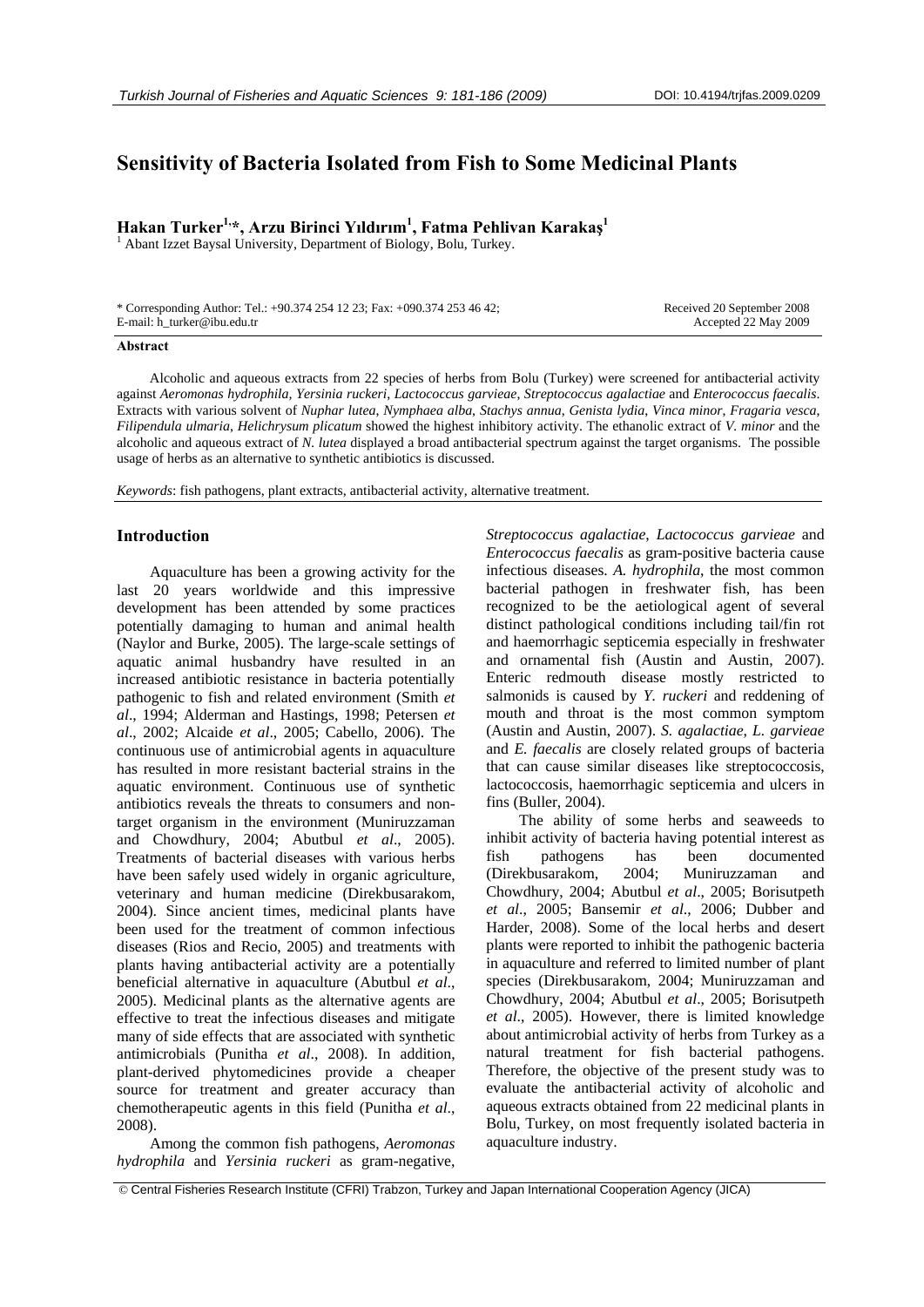## **Materials and Methods**

# **Plant Material and Extraction**

Plants were collected from Bolu, Turkey, and they were identified according to "Flora of Turkey and the East Aegean Islands" (Davis, 1965-1985). The original specimens were deposited at the Abant Izzet Baysal University Herbarium, Bolu, Turkey. All plant samples and collection numbers are reported in Table 1.

All collected plants were oven dried at 40°C and extracted with water, methanol (MeOH) or ethanol (EtOH). For aqueous extraction, twenty grams from each powdered plant sample were extracted with 200 ml water at 80°C in a waterbath for 12 hours and then filtered. Water was evaporated using a lyophilizator. For alcoholic extractions, twenty grams of plant sample were soxhlet extracted with 350 ml MeOH or EtOH at 60°C for 12 hours and liquid portion was evaporated under vacuum. For antibacterial assay, each extract was dissolved in sterile distilled water in order to obtain a final concentration of 100 mg/ml. Plant materials, designation of treatments and yield (%) for each extraction are summarized in Table 1.

#### **Antibacterial Assay**

The disc diffusion assay (Kirby-Bauer Method) was used to screen the herbal extracts for antibiotic activity (Prescott *et al*., 1990). The microorganisms used were: *Aeromonas hydrophila* and *Yersinia ruckeri* which are gram-negative bacteria and *Streptococcus agalactiae*, *Lactococcus garvieae* and *Enterococcus faecalis* which are gram-positive bacteria. *A. hydrophila* (ATCC 19570) and *S. agalactiae (*Pasteur Institute 55118) were purchased from Refik Saydam Hygiene Center Culture Collection, Ankara, Turkey. *Y. ruckeri* and *L. garvieae* were provided by Dr. Altınok, Sürmene Faculty of Marine Science, Karadeniz Technical University, Trabzon, Turkey and *E. faecalis* by Dr. Koyuncu, Faculty of Fisheries, Mersin University, Mersin, Turkey.

Pure culture of each bacterial strain was grown on Tryptic Soy Agar (TSA) plates and incubated for 2 days at 37°C. 4–5 loops from each strand were transferred into culture tubes containing 5 ml sterile Tryptic Soy Broth (TSB) and were incubated for 12 hours at 37°C. Mueller Hinton agar plates were inoculated with a microorganism suspension at a density of  $10^6$  cells/ml by using cotton swabs. All extracts were sterilized by filtering through a 0.22 μm filter (Millipore) and sterile filter paper discs (Glass Microfibre filters, Whatman®; 6 mm in diameter) were impregnated with 15 µl of extract. There were four replicates in each plate and two plates for each extract tested for each bacterium. Positive controls consisted of five different antimicrobial susceptibility test discs (Bioanalyse): Furazolidone (100 µg),

Oxytetracycline (30 µg), Tetracycline (30 µg), Erytromycin  $(15 \quad \mu g)$  and Trimethoprim sulfamethoxazole  $(1.25 / 23.75 \text{ µg})$ . Four antibiotic discs were used for each plate and run in duplicate. A paper disc embedded with the sterile water was used as the negative control.

The diameter of the inhibition zone (mm) was measured after 16 to 18 h of incubation at 37°C in an incubator. Inhibition zones > 11mm were stated as "strong", from 9 to 11 mm as "moderate" and < 9mm as "weak" activities.

Each antibacterial assay was performed in triplicate. One way ANOVA and Duncan test were used in order to evaluate the differences of the inhibition zones among the plant extracts.

### **Results**

Sixty-six crude extracts obtained by alcoholic and aqueous solvent of twenty-two plants were screened for antibiotic activity against five fish pathogens and results are summarized in Table 2. There was no inhibition zone in the negative control (water). Activity against gram-positive bacteria was less frequent than against gram-negative.

The growth of *A. hydrophila* was inhibited by the alcoholic extracts of *Filipendula ulmaria* at strong level (>11 mm), the alcoholic extracts of *Nuphar lutea*, *Nymphaea alba* and *Stachys annua*, the methanolic extract of *Phlomis pungens*, the ethanolic extract of *Genista lydia* and *Vinca minor* and the aqueous extracts of *Filipendula ulmaria* and *Helichrysum plicatum* at moderate level (9-11 mm) and the alcoholic extracts of *H. plicatum*, the methanolic extracts of *G. lydia* and *Bellis perennis* and the aqueous extract of *Fragaria vesca* at weak level  $(< 9$  mm).

The strong antimicrobial activities against *Y. ruckeri* were presented by the alcoholic extracts of *N. lutea* and *S. annua*, the methanolic extract of *N. alba*, the ethanolic extract of *G. lydia* and the aqueous extracts of *F. vesca* and *F. ulmaria*. Among the extracts, the ethanolic ones of *N. alba*, *V. minor* and *F. ulmaria* and the methanolic extracts of *Salvia tomentosa* and *F. ulmaria* demonstrated moderate and the alcoholic extracts of *H. plicatum* and the ethanolic extract of *Galium spurium* marked weak inhibiting activity against *Y. ruckeri*.

The strongest antibacterial activities among all plant species were obtained by the ethanolic extract of *H. plicatum* with inhibition zone of >13 mm against *Streptococcus agalactiae.* The extract of *N. lutea* from the all solvent types, the aqueous extract of *S. tomentosa* and the ethanolic extract of *G. lydia*  inhibited *S. agalactiae* at moderate level whereas the extract of *N. alba* from the all solvent types, the alcoholic extracts of *Salvia verticillata* and the methanolic extract of *S. tomentosa* inhibited at weak level the same bacterium. Seven species: *N. lutea* (strong with water, moderate with EtOH and weak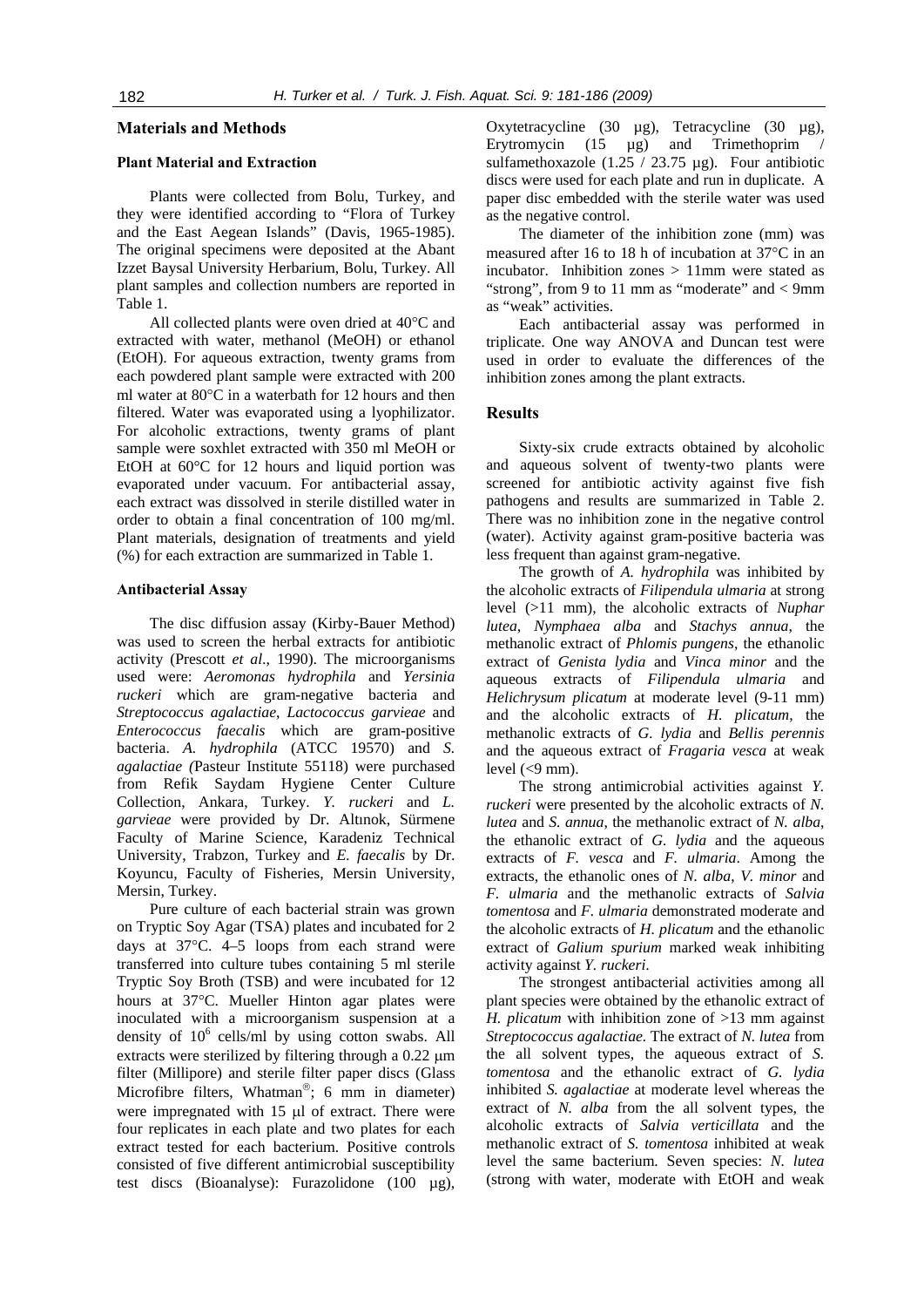**Table 1.** Designation of studied plant extracts, their family and botanical names, used parts, and collection numbers

| <b>Family and Plants Species</b>              | <b>Collection Number</b> | <b>Part Used</b>   | Extract       | Designation        | Yield (%)    |
|-----------------------------------------------|--------------------------|--------------------|---------------|--------------------|--------------|
| <b>NYMPHAEACEAE</b>                           |                          |                    |               |                    |              |
| <i>Nuphar lutea</i> (L.) Sm                   | AUT-1931                 | Leaves             | Water         | Ex 1a              | 14,6         |
|                                               |                          |                    | MeOH          | Ex 1b              | 10,7         |
|                                               |                          |                    | EtOH          | Ex 1c              | 16,8         |
| Nymphaea alba L.                              | AUT-1932                 | Leaves             | Water         | Ex 2a              | 8,4          |
|                                               |                          |                    | MeOH          | Ex2b               | 9,0          |
|                                               |                          |                    | EtOH          | Ex 2c              | 18,3         |
| <b>LAMIACEAE</b><br>Salvia verticillata L.    | AUT-1903                 | Leaves             | Water         | Ex 3a              | 12,0         |
| subsp. amasiaca (Freyn & Bornm) Bornm.        |                          |                    | MeOH          | Ex 3b              | 9,0          |
|                                               |                          |                    | EtOH          | Ex 3c              | 5,0          |
| Salvia tomentosa Miller                       | AUT-1904                 | Leaves             | Water         | Ex 4a              | 3,8          |
|                                               |                          |                    | <b>MeOH</b>   | Ex 4b              | 12,5         |
|                                               |                          |                    | EtOH          | Ex 4c              | 6,3          |
| Ajuga reptans L.                              | AUT-1910                 | Aerial             | Water         | Ex 5a              | 32,0         |
|                                               |                          |                    | MeOH          | Ex 5b              | 20,0         |
|                                               |                          |                    | EtOH          | Ex 5c              | 6,0          |
| Phlomis pungens Willd.                        | AUT-1913                 | Aerial             | Water         | Ex <sub>6a</sub>   | 4,4          |
|                                               |                          |                    | MeOH          | Ex 6b              | 10,0         |
|                                               |                          |                    | EtOH          | Ex 6c              | 4,0          |
| Stachys annua L.                              | AUT-1930                 | Aerial             | Water         | Ex 7a              | 13,5         |
| subsp. annua var. annua                       |                          |                    | MeOH          | Ex 7b              | 32,0         |
|                                               |                          |                    | EtOH          | Ex 7c              | 36,8         |
| <b>FABACEAE</b>                               | AUT-1911                 | Aerial             | Water         | Ex 8a              | 33,8         |
| Melilotus officinalis (L.) Desr.              |                          |                    | MeOH          | Ex 8b              | 20,0         |
|                                               |                          |                    | EtOH          | Ex 8c              | 5,0          |
| Galega officinalis L.                         | AUT-1912                 | Aerial             | Water         | Ex 9a              | 25,8         |
|                                               |                          |                    | MeOH          | Ex 9b              | 18,5         |
|                                               |                          |                    | EtOH          | Ex 9c              | 8,0          |
| Genista Iydia Boiss.                          | AUT-1926                 | Aerial             | Water         | <b>Ex 10a</b>      | 10,7         |
| var. lydia                                    |                          |                    | MeOH          | Ex 10b             | 22,5         |
|                                               |                          |                    | EtOH          | Ex 10 <sub>c</sub> | 8,2          |
| URTICACEAE                                    |                          |                    |               |                    |              |
| Urtica dioica L.                              | AUT-1379                 | Leaves             | Water         | Ex 11a             | 17,0         |
|                                               |                          |                    | MeOH<br>EtOH  | Ex 11b<br>Ex 11c   | 8,5<br>7,4   |
| PAPAVERACEAE                                  |                          |                    |               |                    |              |
| Fumaria officinalis L.                        | AUT-1906                 | Aerial             | Water         | Ex 12a             | 14,8         |
|                                               |                          |                    | MeOH          | Ex 12b             | 20,0         |
| <b>APOCYNACEAE</b>                            |                          |                    | EtOH          | <b>Ex 12c</b>      | 8,0          |
| Vinca minor L.                                | AUT-1922                 | Leaves             | Water         | Ex 13a             | 20,9         |
|                                               |                          |                    | MeOH          | Ex 13b             | 28,0         |
|                                               |                          |                    | EtOH          | Ex 13c             | 21,0         |
| <b>BRASSICACEAE</b>                           |                          |                    |               |                    |              |
| Capsella bursa-pastoris (L.) Medik.           | AUT-1924                 | Aerial             | Water<br>MeOH | Ex 14a<br>Ex 14b   | 17,6<br>18,0 |
|                                               |                          |                    | EtOH          | Ex 14c             | 15,5         |
| RUBIACEAE                                     |                          |                    |               |                    |              |
| Galium spurium L.                             | AUT-1927                 | Aerial             | Water         | Ex 15a             | 15, 1        |
|                                               |                          |                    | MeOH          | Ex 15b             | 15,5         |
| <b>ROSACEAE</b>                               |                          |                    | EtOH          | <b>Ex 15c</b>      | 20,3         |
| Fragaria vesca L.                             | AUT-1919                 | Leaves             | Water         | Ex 16a             | 14,3         |
|                                               |                          |                    | MeOH          | Ex 16b             | 14,3         |
|                                               |                          |                    | EtOH          | Ex 16 <sub>c</sub> | 2,9          |
| Filipendula ulmaria (L.) Maxim.               | AUT-2001                 | Leaves and flowers | Water         | Ex 17a             | 15,7         |
|                                               |                          |                    | MeOH          | Ex 17b             | 5,8          |
|                                               |                          |                    | EtOH          | <b>Ex 17c</b>      | 7,2          |
| <b>ASTERACEAE</b><br>Helichrysum plicatum DC. | AUT-1506                 | Leaves and stems   | Water         | Ex 18a             | 12,5         |
| subsp. plicatum                               |                          |                    | MeOH          | Ex 18b             | 6,1          |
|                                               |                          |                    | EtOH          | <b>Ex 18c</b>      | 5,3          |
| Tussilago farfara L.                          | AUT-1058                 | Leaves             | Water         | Ex 19a             | 19,7         |
|                                               |                          |                    | <b>MeOH</b>   | Ex 19b             | 13,4         |
|                                               |                          |                    | EtOH          | Ex 19c             | 14,6         |
| Cichorium intybus L.                          | AUT-1908                 | Aerial             | Water         | Ex 20a             | 6,5          |
|                                               |                          |                    | MeOH          | Ex 20b             | 7,5          |
|                                               |                          |                    | EtOH          | Ex 20 <sub>c</sub> | 4,0          |
| Bellis perennis L.                            | AUT-1909                 | <b>Flowers</b>     | Water         | Ex 21a             | 25,0         |
|                                               |                          |                    | MeOH          | Ex 21b             | 13,0         |
|                                               |                          |                    | EtOH          | Ex21c              | 7,0          |
| SOLANACEAE                                    |                          |                    |               |                    |              |
| Solanum dulcamara L.                          | AUT-1438                 | Leaves             | Water<br>MeOH | Ex 22a<br>Ex 22b   | 17,5<br>16,0 |
|                                               |                          |                    | EtOH          | Ex 22c             | 14,5         |

\*Yield (%) = Weight of extract (g) / 20 g of powdered plant sample \* 100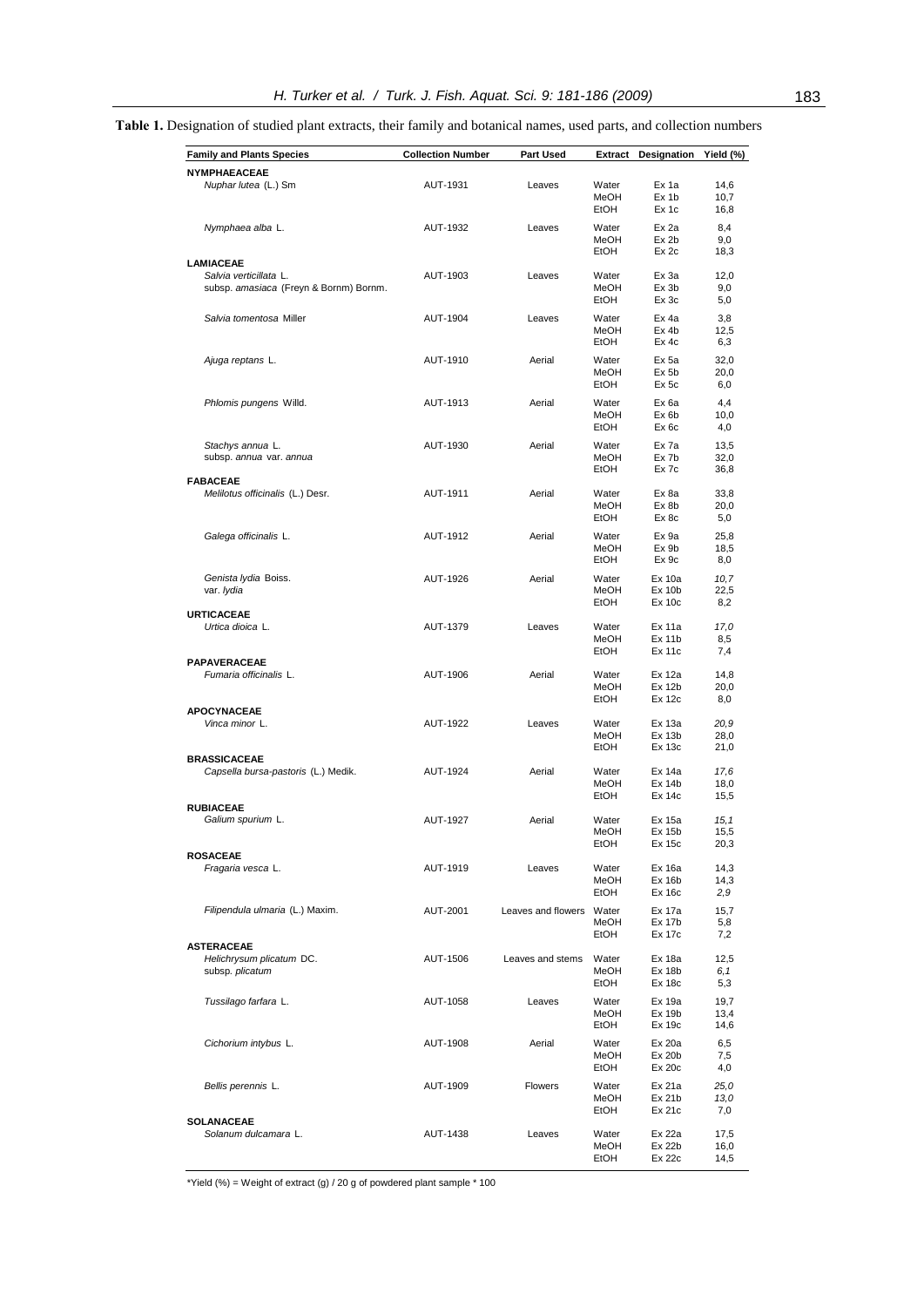| <b>Treatments</b>       | Aeromonas hydrophila                     | Yersinia ruckeri                         | Streptococcus agalactiae                 | Lactococcus garvieae                              | <b>Enterococcus faecalis</b>             |
|-------------------------|------------------------------------------|------------------------------------------|------------------------------------------|---------------------------------------------------|------------------------------------------|
| Ex 1a<br>Ex 1b          | $10,63 \pm 0,18$ gh                      | $12,38 \pm 0,18$ e                       | $9,25 \pm 0,16$ ij<br>$10,25 \pm 0,16$ g | 11,6 $\pm$ 0,18 $\pm$<br>$9,3 \pm 0,16$ hi        | $10,75 \pm 0,16$ f                       |
| Ex 1c                   | $10,25 \pm 0,16$ h                       | $11,25 \pm 0,16$ gh                      | $9,63 \pm 0,18$                          | $8,6 \pm 0,18 \;$ ij                              |                                          |
| Ex 2a                   |                                          |                                          | $8,50 \pm 0,19$ kl                       |                                                   |                                          |
| Ex 2b                   | $9,50 \pm 0,19$ i                        | $11,13 \pm 0,13$ ghi                     | $8,25 \pm 0,16$ klm                      |                                                   |                                          |
| Ex 2c                   | $10,50 \pm 0,19$ gh                      | 10,63 $\pm$ 0,18 <i>ijk</i>              | $8,13 \pm 0,23$ lm                       |                                                   |                                          |
| Ex 3a                   |                                          |                                          |                                          |                                                   |                                          |
| Ex 3b                   |                                          |                                          | $7,75 \pm 0,16 \, m$                     | $9,3 \pm 0,16$ hi                                 |                                          |
| Ex 3c                   |                                          |                                          | $8,75 \pm 0,16 \; \mu$                   | $9,5 \pm 0,19$ gh                                 |                                          |
| Ex 4a<br>Ex 4b          |                                          | $10,13 \pm 0,13$ k/                      | $9,50 \pm 0,19$ i<br>$8,25 \pm 0,16$ klm | $8,4 \pm 0,18 \text{ } \mu$<br>$8,0 \pm 0,27$ jkl |                                          |
| Ex 4c                   |                                          |                                          |                                          |                                                   |                                          |
| Ex 5a                   |                                          |                                          |                                          |                                                   |                                          |
| Ex 5b                   |                                          |                                          |                                          |                                                   |                                          |
| Ex 5c                   |                                          |                                          |                                          |                                                   |                                          |
| Ex 6a                   |                                          |                                          |                                          | $10,1 \pm 0,13$ g                                 |                                          |
| Ex 6b                   | $10,75 \pm 0,16$ gh                      |                                          |                                          | $7,6 \pm 0,18$                                    |                                          |
| Ex 6c                   |                                          |                                          |                                          |                                                   |                                          |
| Ex 7a<br>Ex 7b          | $9,63 \pm 0,18$                          | $12,00 \pm 0,00$ ef                      |                                          |                                                   |                                          |
| Ex 7c                   | $9,25 \pm 0,16$ ij                       | 11,50 $\pm$ 0,19 $tg$                    |                                          |                                                   |                                          |
| Ex 8a                   |                                          |                                          |                                          |                                                   |                                          |
| Ex 8b                   |                                          |                                          |                                          |                                                   |                                          |
| Ex 8c                   |                                          |                                          |                                          |                                                   |                                          |
| Ex 9a                   |                                          |                                          |                                          |                                                   |                                          |
| Ex 9b                   |                                          |                                          |                                          |                                                   |                                          |
| Ex 9c                   |                                          |                                          |                                          |                                                   |                                          |
| Ex 10a<br>Ex 10b        | $7,25 \pm 0,16$ /                        |                                          |                                          |                                                   |                                          |
| Ex 10 <sub>c</sub>      | $10,50 \pm 0,19$ gh                      | $12,13 \pm 0,35$ e                       | $9,63 \pm 0,18$                          |                                                   |                                          |
| Ex 11a                  |                                          |                                          |                                          |                                                   |                                          |
| Ex 11b                  |                                          |                                          |                                          |                                                   |                                          |
| Ex 11c                  |                                          |                                          |                                          |                                                   |                                          |
| Ex 12a                  |                                          |                                          |                                          |                                                   |                                          |
| Ex 12b                  |                                          |                                          |                                          |                                                   |                                          |
| Ex 12c                  |                                          |                                          |                                          |                                                   |                                          |
| Ex 13a<br>Ex 13b        |                                          |                                          |                                          |                                                   |                                          |
| Ex 13c                  | $9,25 \pm 0,16$ ij                       | $9,63 \pm 0,18$                          | $12,25 \pm 0,16$ f                       | $12,0 \pm 0,00$ ef                                | $9,25 \pm 0,16$ g                        |
| Ex 14a                  |                                          |                                          |                                          |                                                   |                                          |
| Ex 14b                  |                                          |                                          |                                          |                                                   |                                          |
| Ex 14c                  |                                          |                                          |                                          |                                                   |                                          |
| Ex 15a                  |                                          |                                          |                                          |                                                   |                                          |
| Ex 15b<br>Ex 15c        |                                          | $7,63 \pm 0,18$ m                        |                                          |                                                   |                                          |
| Ex 16a                  | $8,75 \pm 0,17 \; jk$                    | $11,00 \pm 0,00$ ghi                     |                                          |                                                   |                                          |
| Ex 16b                  |                                          |                                          |                                          |                                                   |                                          |
| Ex 16c                  |                                          |                                          |                                          |                                                   |                                          |
| Ex 17a                  | $9,25 \pm 0,25$ ij                       | $12,13 \pm 0,30$ e                       |                                          | $7,9 \pm 0,13 \; \text{k}$                        |                                          |
| Ex 17b                  | 11,13 $\pm$ 0,30 $tg$                    | $10,25 \pm 0,31$ jk                      |                                          |                                                   |                                          |
| Ex 17 <sub>c</sub>      | $11,63 \pm 0,18$ f                       | $10,75 \pm 0,16$ hij                     |                                          |                                                   |                                          |
| Ex 18a<br><b>Ex 18b</b> | $10,63 \pm 0,18$ gh                      | $7,25 \pm 0,16$ m                        | $11,88 \pm 0,30$ f                       |                                                   |                                          |
| <b>Ex 18c</b>           | $7,50 \pm 0,19$ /<br>$8,25 \pm 0,16 k$   | $7,50 \pm 0,19$ m                        | $13,88 \pm 0,69$ e                       | $8,3 \pm 0,16$ jkl<br>$9,5 \pm 0,19$ gh           |                                          |
| Ex 19a                  |                                          |                                          |                                          |                                                   |                                          |
| Ex 19b                  |                                          |                                          |                                          |                                                   |                                          |
| Ex 19c                  |                                          |                                          |                                          |                                                   |                                          |
| Ex 20a                  |                                          |                                          |                                          |                                                   |                                          |
| <b>Ex 20b</b>           |                                          |                                          |                                          |                                                   |                                          |
| <b>Ex 20c</b>           |                                          |                                          |                                          |                                                   |                                          |
| Ex 21a<br>Ex 21b        | $8,50 \pm 0,19 k$                        |                                          |                                          |                                                   |                                          |
| Ex 21c                  |                                          |                                          |                                          |                                                   |                                          |
| Ex 22a                  |                                          |                                          |                                          |                                                   |                                          |
| Ex 22b                  |                                          |                                          |                                          |                                                   |                                          |
| <b>Ex 22c</b>           |                                          |                                          |                                          |                                                   |                                          |
| Water                   |                                          |                                          |                                          |                                                   |                                          |
| A 1                     | $17,50 \pm 0,42$ d                       | $13,00 \pm 0,59$ d                       | $28,75 \pm 0,56$ b                       | $27,6 \pm 0,65$ b                                 | $17,75 \pm 0,16$ b                       |
| A 2                     | $28,38 \pm 0,18$ a                       | $35,50 \pm 0,42$ b                       | $29,50 \pm 0,19$ a                       | $25,1 \pm 0,64$ c                                 | $15,75 \pm 0,49$ d                       |
| A <sub>3</sub><br>A 4   | $26,88 \pm 0,64$ b<br>$13,00 \pm 0,60$ e | $35,38 \pm 0.91$ b<br>$19,75 \pm 0,16$ c | $27,13 \pm 0,44$ c                       | $28,6 \pm 1,10$ a<br>$12,5 \pm 0,33 e$            | $16,75 \pm 0,31$ c<br>$15,13 \pm 0,35$ e |
| A 5                     | $25,50 \pm 0,63$ c                       | $39,75 \pm 0,16$ a                       | $21,75 \pm 0,68$ d                       | $17,4 \pm 0,18$ d                                 | $26,00 \pm 0,26$ a                       |

**Table 2.** Antibacterial activity of used plant extracts

Positive controls used: A1, Erytromycin 15 µg; A2, Tetracycline 30 µg; A3, Oxytetracycline 30 µg; A4, Furazolidone 100 µg; A5., Trimethoprim/sulfamethoxazole 1.25/23.75 µg. Means with the same letter within columns are not significantly different at *P*>0.05.

with MeOH), *S. verticillata* (moderate with alcoholic extracts), *S. tomentosa* (weak with water and MeOH), *P. pungens* (moderate with water and weak with MeOH), *V. minor* (strong with EtOH), *F. ulmaria* (weak with water) and *H. plicatum* (moderate with EtOH and weak with MeOH) caused inhibition of the growth of *S. agalactiae.* 

Antimicrobial effects against *E. faecalis* were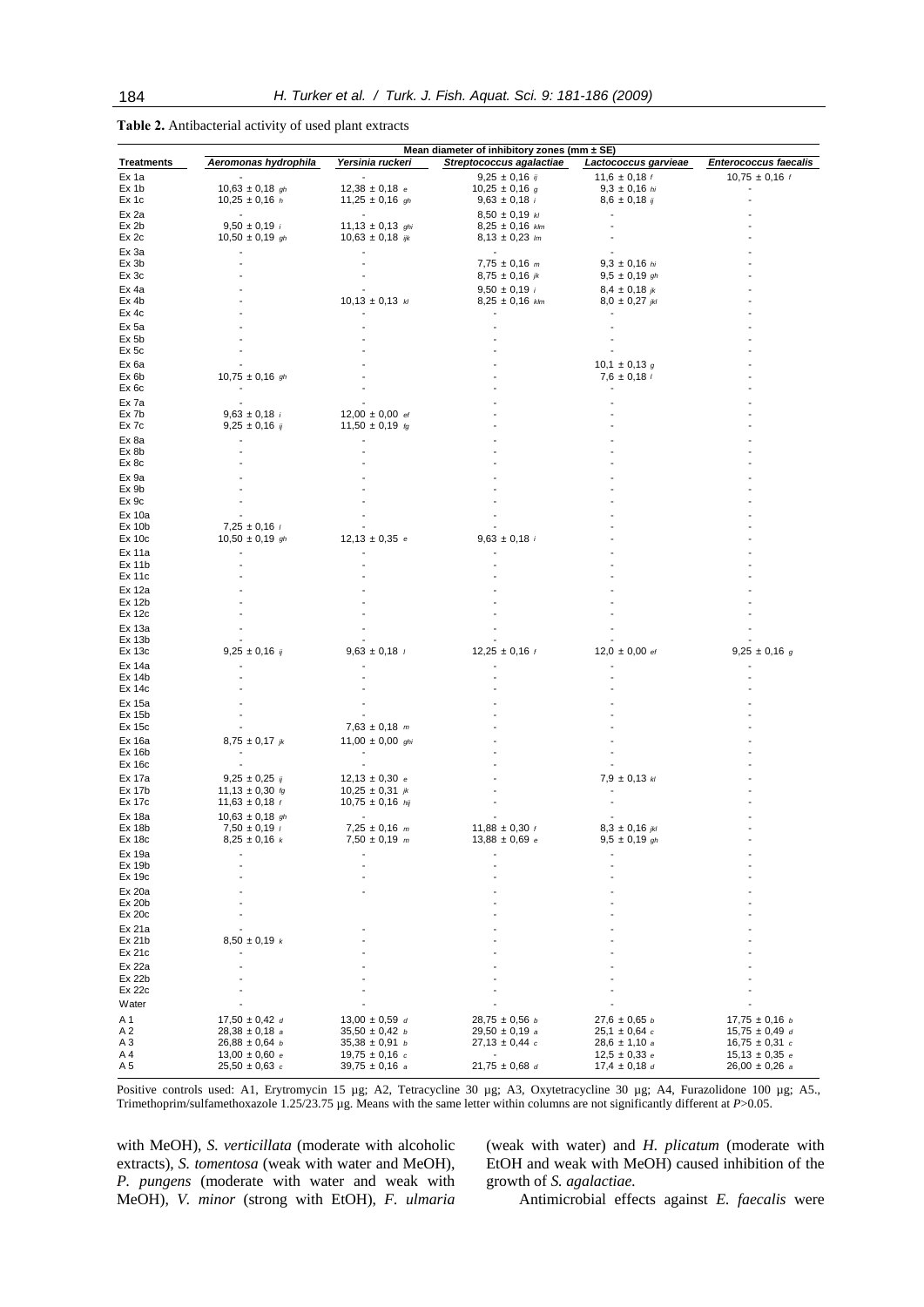presented only by the aqueous extract of *N. lutea* and by the ethanolic extract of *V. minor* at moderate level.

The only ethanolic extract of *V. minor* exhibited of a broad-spectrum activity against both grampositive (*S. agalactiae*, *L. garvieae* and *E. faecalis*) and gram-negative bacteria (*A. hydrophila* and *Y. ruckeri*).

*Ajuga reptans*, *Melilotus officinalis*, *Galega officinalis*, *Urtica dioica*, *Fumaria officinalis*, *Capsella bursa-pastoris*, *Tussilago farfara*, *Cichorium intybus*, *Solanum dulcamara* did not affect the growth of the studied pathogens.

Positive controls (reference antibiotics) generally showed antibacterial activity to our test microorganisms. Since final concentrations of all extracts were adjusted with distilled water, it was used as a negative control and there was no inhibition with this control solvent (Table 2).

### **Discussion**

The highest inhibitory activity  $(>11$  mm) was obtained from extract of *N. lutea*, *N. alba*, *S. annua*, *G. lydia*, *F. vesca* and *F. ulmaria* which inhibited the growth of *Y. ruckeri*. Similarly, Digrak *et al*. (2001) found weak antibacterial activity of *S. annua* against some different pathogens. Antibacterial activities of *F. ulmaria* were also reported against *Staphylococcus aureus haemolyticus*, *Streptococcus pyogenes haemolyticus*, *Escherichia coli*, *Shigella flexneri*, *Klebsiella pneumonia and Bacillus subtilis* (Csedo *et al*., 1993; Rauha *et al*., 2000).

The ethanolic extract of *V. minor* and almost all types of extracts of *N. lutea* were two herbs that had wide spectrum antibacterial effect against the tested fish pathogens. Mehrabian *et al*. (1995) reported the antimicrobial effect of *V. minor* on some pathogen bacteria. The alcoholic extract of *H. plicatum* also inhibited growth of all bacteria, except *E. faecalis* in the current study*.* Chloroform and ethyl acetate extracts of *H. plicatum* presented antibacterial activity against *Staphylococcus aureus* (Erdogrul *et al*., 2001). *S. aureus*, *S. pyogenes* and *Staphylococcus epidermidis* were the most susceptible bacterial strains to aqueous extract of *H. plicatum* flowers and leaves (Turker and Usta, 2008)

The extracts from the *A. reptans*, *M. officinalis*, *G. officinalis*, *Urtica dioica*, *Fumaria officinalis*, *Capsella bursa-pastoris*, *Tussilago farfara*, *Cichorium intybus*, *Solanum dulcamara* had no inhibitory effect on any of the fish bacteria tested in the present study. However, results obtained with the use of herbal extracts are controversial: antibacterial activities of aqueous extract of *G. officinalis* (Pundarikakshudu *et al*., 2001), *U. dioica* (Gulcin *et al*., 2004; Turker and Usta, 2008), *F. officinalis* (Dulger and Gonuz, 2004a), *T. farfara* (Kokoska *et al*., 2002; Dulger and Gonuz, 2004a; Turker and Usta, 2008), *C. intybus* (Dulger and Gonuz, 2004b; Petrovic *et al*., 2004) and *S. dulcamara* (Bahadauria and Kumar, 2004; Turker and Usta, 2008) were reported against some human pathogens. Erdogrul (2002) found that *U. dioica* and *F. officinalis* did not show any antibacterial activity against 12 different bacterial species.

The use of alcohol as organic solvent provided a higher efficiency in extracting antimicrobial activities compared with water extraction. Some studies showed that alcoholic extraction method yielded higher antimicrobial activity than hexane, ethyl acetate and water (Rosell and Srivastava, 1987; Febles *et al*., 1995). Therefore, the use of alcoholic extracts may be suggested for the natural administration of antibiotics effective in fish disease control.

Heavy antibiotic used in aquaculture needs to be reduced and replaced with alternative processes for treating fish diseases to avoid the emergence of antibiotic resistance in pathogenic and environmental bacteria (Sørum and L'Abée-Lund, 2002; Cabello, 2006). Natural substances like thyme oil, clove oil and pine oil were used as alternative bio-herbicides and bio-pesticides in ecological agriculture (Verschwele, 2005; Perez and Lewis, 2006). Similarly, the herbal plants may be used as potential and promising source of pharmaceutical agents against fish pathogens in the organic aquaculture. The screening results of our study confirm the possible use of medicinal herbs as a source of antimicrobial agent for this purpose.

The present study describes, to our knowledge for the first time, antibacterial activities of 22 plants against fish pathogens and the efficacy of some herbs for the treatment of bacterial fish diseases has been scientifically verified. In summary, our results indicate that these species of herbs collected from Bolu, Turkey, present a significant antimicrobial activity against pathogenic fish bacteria. Finally, the observation that medicinal herbs of *N. lutea* and *V. minor* effectively inhibit bacteria provides the aquaculturists with a promising management tool for control or treatment of fish diseases. In addition, further research is needed to determine the active compound of the herbs and the effect of these compounds to the fish metabolism. An alternative approach for a possible practical use of extracts should be also applied.

### **References**

- Abutbul, S., Golan-Goldhirsh, A., Barazani, O., Ofir, R. and Zilberg, D. 2005. Screening of desert plants for use against bacterial pathogens in fish. Isr. J. Aquacult.- Bamid., 57(2): 71-80.
- Alcaide, E., Blasco, M.D. and Esteve, C. 2005. Occurrence of drug-resistant bacteria in two European eel farms. Appl. Environ. Microbiol., 71: 3348–3350.
- Alderman, D.J. and Hastings, T.S. 1998. Antibiotic use in aquaculture: development of antibiotic resistance potential for consumer health risks. Int. J. Food. Sci. Technol., 33: 139–155.
- Austin, B. and Austin, D.A. 2007. Bacterial Fish Pathogens: Disease of Farmed and Wild Fish. Praxis Publishing,